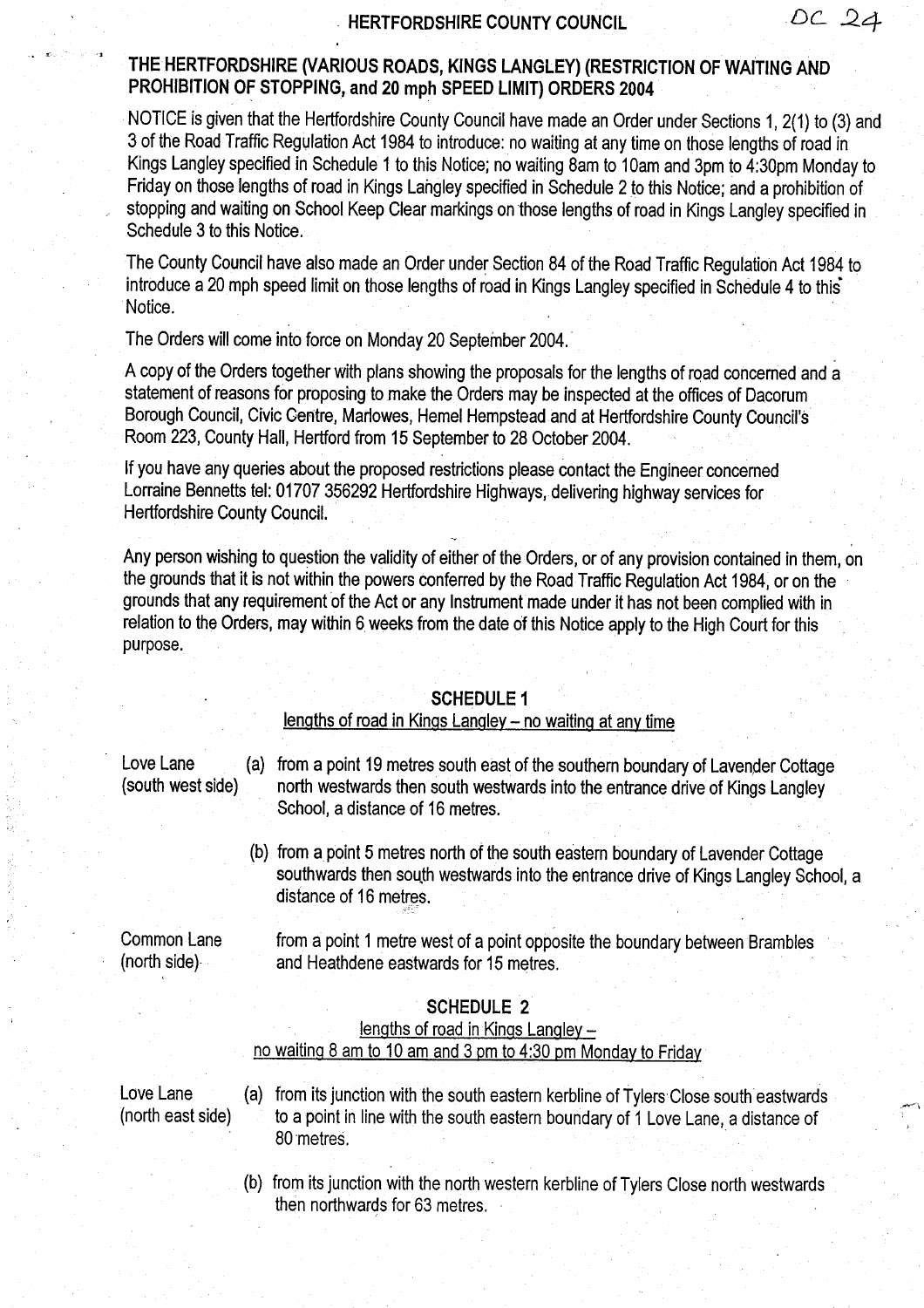| <b>Tylers Close</b><br>(south east side)         | from its junction with the north eastern kerbline of Love Lane north eastwards<br>for 28.5 metres.                                                                                                                                                                                  |
|--------------------------------------------------|-------------------------------------------------------------------------------------------------------------------------------------------------------------------------------------------------------------------------------------------------------------------------------------|
| (north west side)                                | from its junction with the north eastern kerbline of Love Lane north eastwards<br>for 36.5 metres.                                                                                                                                                                                  |
|                                                  | <b>SCHEDULE 3</b><br>lengths of road in Kings Langley - no stopping or waiting on School Keep Clear markings<br>Monday to Friday 8:00am to 5:00pm during school term time                                                                                                           |
| Love Lane<br>(west side)                         | (a) from a point 5 metres north of the south eastern boundary of Lavender<br>Cottage northwards for 26 metres.                                                                                                                                                                      |
|                                                  | (b) from a point 19 metres south east of the southern boundary of Lavender<br>Cottage south eastwards for 25.5 metres.                                                                                                                                                              |
| Common Lane<br>(north east side)                 | from a point 24.5 metres south east of the boundary between Brambles and<br>Heathdene south eastwards for 25 metres.                                                                                                                                                                |
|                                                  | <b>SCHEDULE 4</b><br>lengths of road in Kings Langley - 20 mph speed limit                                                                                                                                                                                                          |
| <b>Langley Hill</b>                              | from its junction with Vicarage Lane southwards and eastwards to a point 1 metre<br>west of the boundary of 76 and 78 Langley Hill, a distance of approximately 250<br>metres.                                                                                                      |
| Love Lane                                        | from its junction with Vicarage Lane north westwards, northwards and north<br>eastwards to its junction with Common Lane, a distance of approximately 470<br>metres.                                                                                                                |
| <b>Common Lane</b>                               | from its junction with Love Lane south eastwards to a point 44 metres south east of<br>the entrance road to Kings Langley Junior School, a distance of approximately 168<br>metres.                                                                                                 |
| <b>Coniston Road</b>                             | from its junction with Barnes Lane north eastwards and south eastwards into its<br>south eastern arm, then north eastwards, south eastwards and north eastwards to<br>a point 16 metres south west of its junction with Osbourne Avenue, a distance of<br>approximately 460 metres. |
| <b>Barnes Lane</b>                               | from its junction with Love Lane north westwards to a point 8 metres north west of<br>its junction with Coniston Road, a distance of approximately 40 metres.                                                                                                                       |
| Highfield                                        | from its junction with Love Lane northwards for its entire length including its turning<br>head, a distance of approximately 74 metres.                                                                                                                                             |
| Barnsway                                         | from its junction with Love Lane north westwards for a distance of approximately<br>20 metres.                                                                                                                                                                                      |
| <b>Tylers Close</b>                              | from its junction with Love Lane eastwards to a point in line with the eastern wall of<br>11 Tylers Close including the turning head outside 6 Tylers Close, a distance of<br>approximately 75 metres.                                                                              |
| <b>County Hall</b><br>Hertford<br>Herts SG13 8DN | 15 September 2004<br>John Wood<br>Director of Environment                                                                                                                                                                                                                           |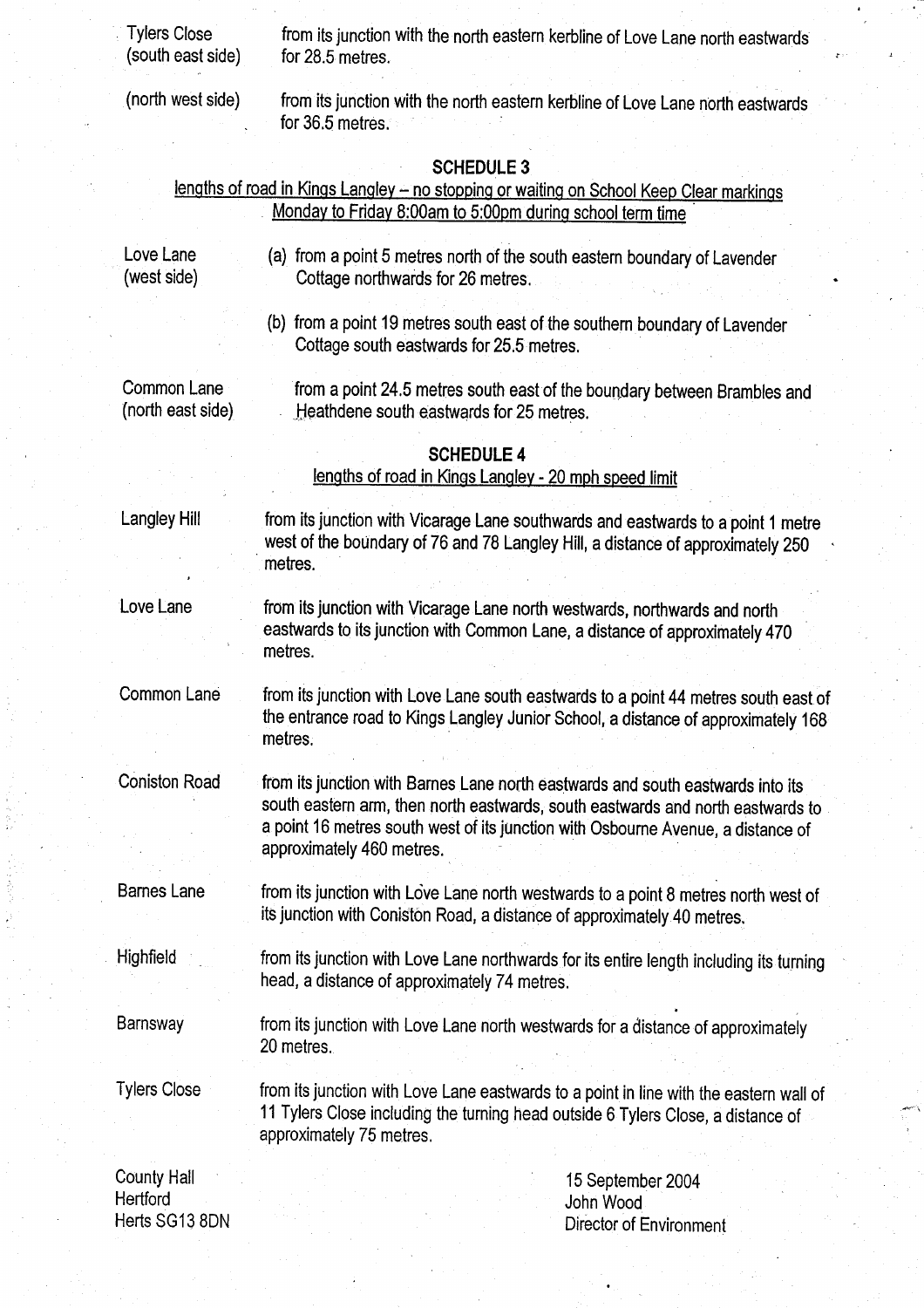## HERTFORDSHIRE COUNTY COUNCIL

# ROAD TRAFFIC REGULATION ACT 1984

Date of Order: 10 September 2004<br>Order No : 6810 Order No

# THE HERTFORDSHIRE (LANGLEY HILL, LOVE LANE, COMMON LANE, BARNES LANE, TYLERS CLOSE, BARNSWAY, HIGHFIELD AND CONISTON ROAD, KINGS LANGLEY) (20 MPH SPEED LIMIT) ORDER 2004

The Hertfordshire County Council in exercise of their powers under Section 84 of the Road Traffic Regulation Act 1984 (hereinafter referred to as "the Act of 1984") and of all other enabling powers and after consultation with the Chief Officer of Police in accordance with Part III of Schedule 9 of the Act of 1984 hereby make the following Order:-

- <sup>1</sup> . This Order may be cited as "The Hertfordshire (Langley Hill, Love Lane, Common Lane, Barnes Lane, Tylers Close, Barnsway, Highfield and Coniston Road, Kings Langley) (20 mph Speed Limit) Order 2004" and shall come into operation on Monday 20 September 2004 .
- 2. No person shall drive any vehicle at a speed exceeding 20 miles per hour on the lengths of road in Kings Langley specified in the Schedule to this Order:
- 3. The Interpretation Act 1978 shall apply for the interpretation of this Order as it applies for the interpretation of an Act of Parliament.

#### **SCHEDULE**

# lengths of road in Kings Langley - 20 mph speed limit Langley Hill from its junction with Vicarage Lane southwards and eastwards to a point <sup>1</sup> metre west of the boundary of 76 and 78 Langley Hill, a distance of approximately 250 metres. Love Lane from its junction with Vicarage Lane north westwards northwards and north eastwards to its junction with Common Lane, a distance of approximately 470 metres. Common Lane from its junction with Love Lane south eastwards to <sup>a</sup> point 44 metres south east of the entrance road to Kings Langley Junior School, a distance of approximately, 168 metres.